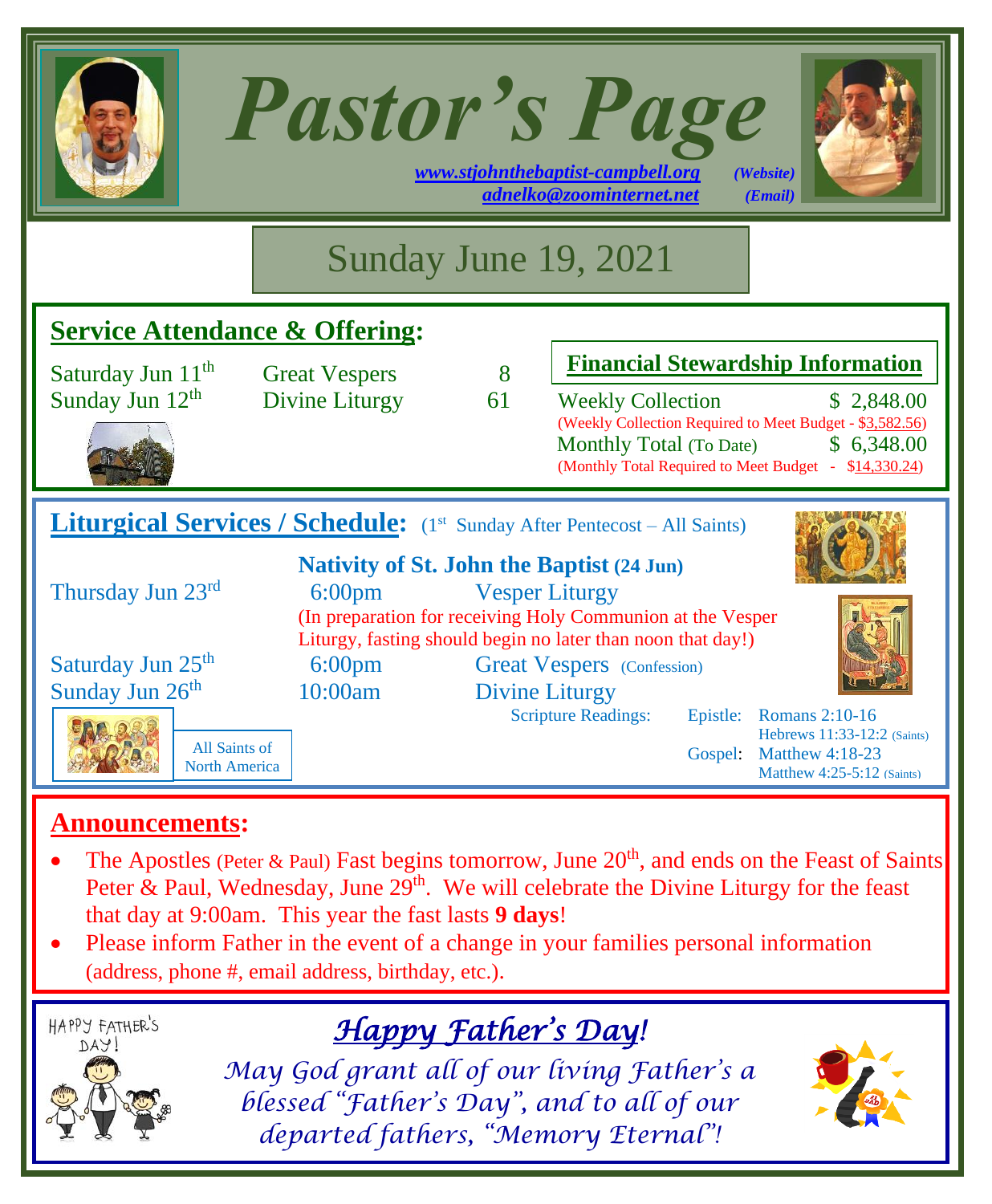

## *Reflections in Christ: The Apostles' Fast (Fr Steven Kostoff)*



*The Orthodox year has a rhythm, much like the tide coming in and going out – only this rhythm is an undulation between seasons of fasting and seasons (or a few days) of feasting. Every week, with few exceptions, is marked by the Wednesday and Friday fast, and every celebration of the Divine Liturgy is prepared for by eating nothing after midnight until we have received the Holy Sacrament.*

*It is a rhythm. Our modern world has lost most of its natural rhythm. The sun rises and sets but causes little fanfare in a world powered and lit by other sources. In America, virtually everything is always in season, even though the chemicals used to preserve this wonderful cornucopia are probably slowly poisoning our bodies.*

*The Scriptures speaks of the rhythms of the world – "the sun to rule by day… the moon and stars to rule by night…" The rhythm of the Church does not seek to make us slaves of the calendar nor does it treat certain foods as sinful. It simply calls us to a more human way of living. It's not properly human to eat anything you want, anytime you want. Even Adam and Eve in the Garden initially knew what it was to abstain from the fruit of a certain tree.*

*Orthodox do not starve when they fast – we simply abstain from certain foods and generally eat less.* 

*At the same time we are taught to pray more, attend services more frequently, and to increase our generosity to others. But it is a rhythm – fasts are followed by feasts. The fast of the Apostles begins on the second Monday after Pentecost and concludes on the Feast of Sts. Peter and Paul on June 29th . Most of Christendom will know nothing of any of this – that Eastern Christians will have begun a Lenten period while the world begins to think of vacations.*

*The contemporary God is much the same as the contemporary diet – we want as much of Him as we want – anytime, anywhere. There is no rhythm to our desire, only the rise and fall of passions. There is no legalism in the Orthodox fast. I do not think God punishes those who fail to fast. I believe that they simply continue to become less and less human. We will not accept the limits and boundaries of our existence and thus find desires to be incessant and unruly. It makes us bestial.*

*For those who have begun the fast – may God give you grace! For those who know nothing of the fast – may God give you grace and preserve from a world that would devour you. May God give us all the mercies of His kindness and help us remember the work of His blessed apostles!*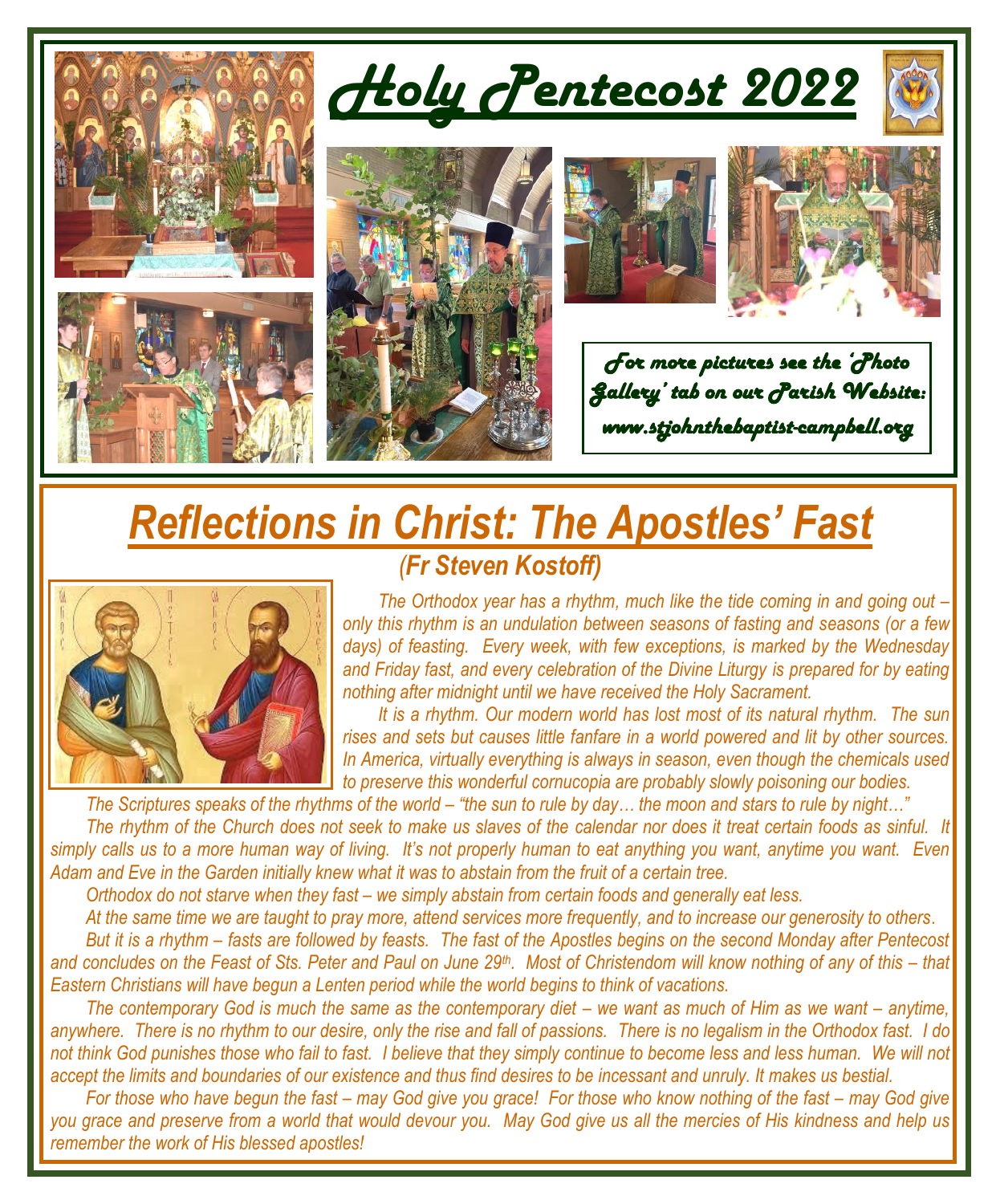

*Today the faithful of St. John's honors Subdeacon Walter Rusnak for his dedication, love and perseverance to his parish community; especially to the choir of which he has been an integral part.*



*For nearly 70 years he has offered himself by lifting his voice in praise of Our Lord, God and Savior Jesus Christ. May God grant him many more years of health and happiness!*

#### **June Donations:**

| Wine/Incense        | ٠ | Reader John / Theresa Zastany ("In memory of Harold and Ann Zastany")                                                                                                                          |
|---------------------|---|------------------------------------------------------------------------------------------------------------------------------------------------------------------------------------------------|
| <b>Flowers</b>      | ÷ | Willison Family ("For the health of Matushka Carol Steffaro. (Birthday)")                                                                                                                      |
| Candles:            |   |                                                                                                                                                                                                |
| Altar               | ٠ | Reader Nicholas/Monica Vansuch ("For the health of Reader Matthew/Deena Vansuch<br>and Sarah/Josh Wilson (Anniversaries) & Sarah Wilson (13 Jun) and Alex Vansuch (15 Jun)<br>$(Birthdays)$ ") |
| Amvon               | ۰ |                                                                                                                                                                                                |
| <b>I</b> conostasis | ٠ | James/Elaine Johnston ("In honor of the 51 <sup>st</sup> Wedding Anniversary of James<br>/Elaine Johnston & Elaine's Birthday. May God Grant you Many Years")                                  |
| Tetrapod            | ٠ |                                                                                                                                                                                                |

#### **June Coffee Hour Schedule:**

| Sunday June $5th$            | Campbell 'O' Club                    |
|------------------------------|--------------------------------------|
| Sunday June $12th$           | Deacon Sunday' (D. Gemmel & J. Hryb) |
| Sunday June 19th             | <b>TRD</b>                           |
| Sunday June 26 <sup>th</sup> | Parish Council                       |

#### **July Donations:** (To Date)

Sunday July 24<sup>th</sup>

| Wine/Incense                 |                                                                                                                                                                                                                                                                                                |
|------------------------------|------------------------------------------------------------------------------------------------------------------------------------------------------------------------------------------------------------------------------------------------------------------------------------------------|
| <b>Flowers</b>               |                                                                                                                                                                                                                                                                                                |
| Candles:<br>Altar            | Ann Cvercko ("In memory of Andrew (5 <sup>th</sup> Anniversary)")                                                                                                                                                                                                                              |
| Amvon                        |                                                                                                                                                                                                                                                                                                |
| <b>I</b> conostasis          | Reader Nicholas/Monica Vansuch ("For the health of Dr. Claudia Libertin & Donna<br>DeHetre (Birthdays). Reader Nicholas/Monica Vansuch (50th) / Dr. Andrew/Joni Libertin<br>$(9th)$ & Ryan/Rachel Kidder $(7th)$ (Wedding Anniversaries). In memory of Ruth Libertin<br>(Anniversary 11 July)) |
| Tetrapod                     |                                                                                                                                                                                                                                                                                                |
|                              | <b>July Coffee Hour Schedule:</b> (To Date)                                                                                                                                                                                                                                                    |
| Sunday July 3rd              | Campbell 'O' Club                                                                                                                                                                                                                                                                              |
| Sunday July 10 <sup>th</sup> | St. John's Sisterhood                                                                                                                                                                                                                                                                          |
| Sunday July 17th             | <b>Kovach/Puharich Families</b>                                                                                                                                                                                                                                                                |

Parish Council

Sunday July 31<sup>st</sup> No Coffee Hour